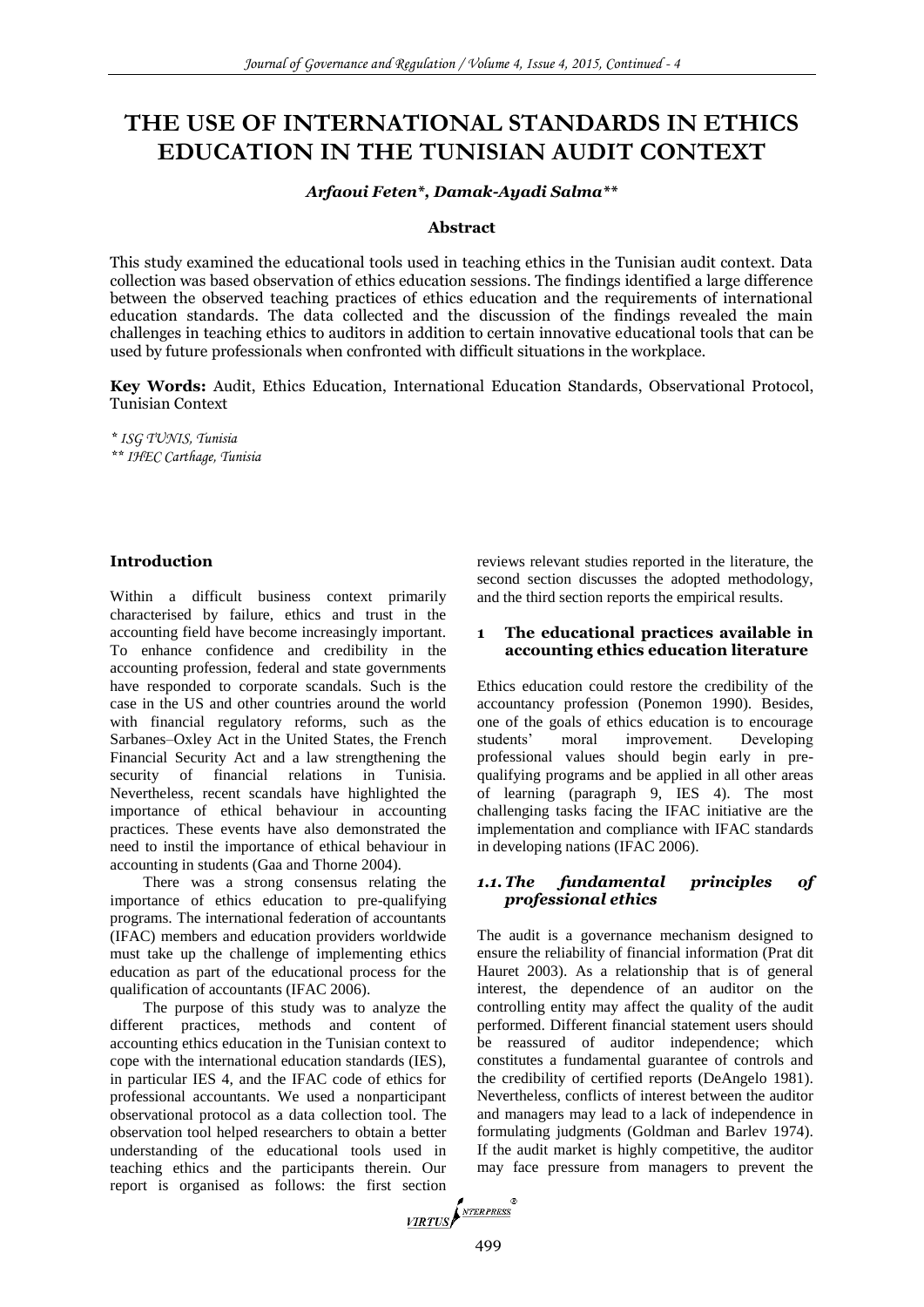revelation of irregularities discovered in the market (Shockley 1981).

Under § 14 of the ISA 200<sup>69</sup> « *The auditor is subject to relevant ethical requirements, including those pertaining to independence, relating to financial statement audit engagements*."Parts A and B of the International Ethics Standards Board for Accountants (IESBA) code of ethics for professional accountants related to an audit of financial statements together with national requirements that are more restrictive. Paragraph 15 of the ISA 200 states that the« *part A of the IESBA Code establishes the fundamental principles of professional ethics relevant to the auditor when conducting an audit of financial statements and provides a conceptual framework for applying those principles*». In this context, it has been added within the paragraph 15 of the ISA 200 stipulates that the « *part B of the IESBA Code illustrates how the conceptual framework is to be applied in specific situations***».** Under § 100 of the code of ethics for professional accountants, a professional accountant should comply with the following fundamental principles.

Under § 110 of the above code «*the principle of integrity imposes an obligation on all professional accountants to be straightforward and honest in all professional and business relationships. Integrity also implies fair dealing and truthfulness*».

Under § 120 of this code « *the principle of objectivity imposes an obligation on all professional accountants not to compromise their professional or business judgment because of bias, conflict of interest or the undue influence of others.*»

Under § 130 of this code « *the principle of professional competence and due care imposes the following obligations on all professional accountants:* 

- **-** *To maintain professional knowledge and skill at the level required to ensure that clients or employers receive competent professional service; and*
- **-** *To act diligently in accordance with applicable technical and professional standards when providing professional services.* »

Under § 140 of this code « *The principle of confidentiality imposes an obligation on all professional accountants to refrain from:*

- **-** *Disclosing outside the firm or employing organization confidential information acquired as a result of professional and business relationships without proper and specific authority or unless there is a legal or professional right or duty to disclose; and*
- **-** *Using confidential information acquired as a result of professional and business relationships*

 $\overline{a}$ 

*to their personal advantage or the advantage of third parties.* »

Under § 150 of this code « *The principle of professional behavior imposes an obligation on all professional accountants to comply with relevant laws and regulations and avoid any action that the professional accountant knows or should know may discredit the profession. This includes actions that a reasonable and informed third party, weighing all the specific facts and circumstances available to the professional accountant at that time, would be likely to conclude adversely affects the good reputation of the profession. »*

## *1.2.Approaches to the development and maintenance of professional ethics according to international standards*

Based on the literature review, surveys of member bodies, and data collected by means of interviews, the IFAC recommended the ethics education framework (EEF) in pre-qualifying education programs (table 1).

Although the content of ethics education in prequalifying programs can vary depending on individual preferences and resources, IES 4 prescribes some topics which are the minimum requirements in ethics education programs. These topics were matched with those identified in the ethics education framework (table 2).

In accounting education, few studies have assessed the effect of ethics education in making ethical decisions. In a pioneering work, Armstrong (1993) a sample ethics and professionalism course for accounting students. Armstrong demonstrated that this intervention had a positive effect on students' moral development. Table 3 presents this example and provides helpful references.

There was a strong consensus relating the importance of ethics education to pre-qualifying programs. IFAC members and education providers worldwide must take up the challenge of implementing ethics education as part of the educational process for the qualification of accountants (IFAC 2006). The purpose of this study is to assess the effectiveness of ethics interventions in the Tunisian context to align with the requirements of IFAC's standards.

#### **2. Research method**

Data collection was based on observation of ethics education sessions to assess the ineffectiveness of ethics training in affecting the moral reasoning abilities of students. This section presents the design of the study followed by a description of the participants, the instruments used and finally the procedure used for data collection.



<sup>69</sup> International Standard on Auditing 200: Overall objectives of the independent auditor and the conduct of an audit in accordance with international standards on auditing.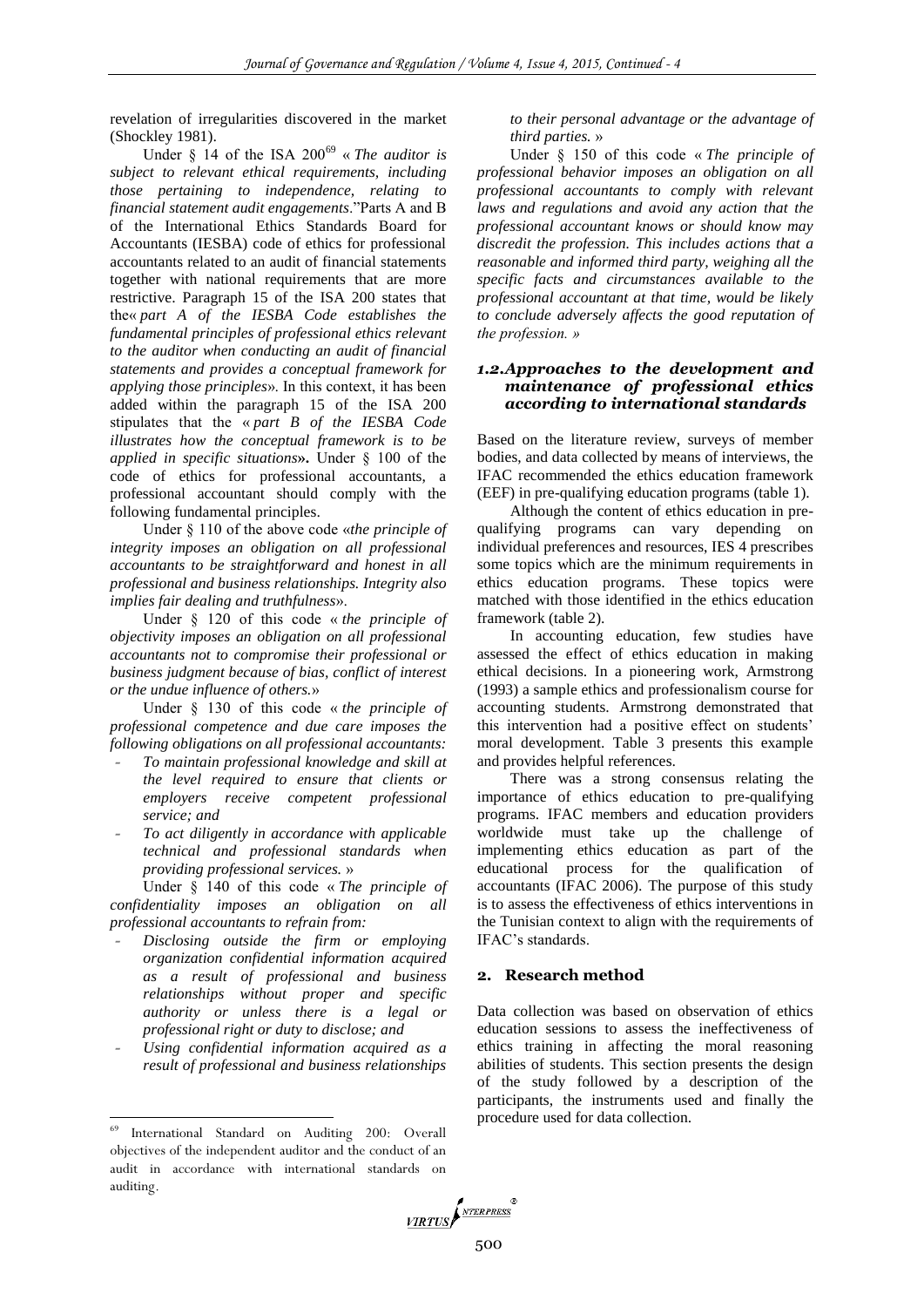## **2.1.***Post-observation interview*

The post-observation interview enabled the identification of educational tools for teaching ethics and the expectations of the actors involved in the Tunisian audit context. Data collection was based on semi-directed interviews (Arfaoui and Damak Ayadi  $2014^{70}$ ) with 15 teachers, 31 graduate students (Masters CCA), and 15 auditors. The data analysis allowed us to reveal seven extant programs to the learning of professional values, ethics and attitudes. Because of the representativeness of the participants, we can use a unique classroom observation protocol for each program.

Consequently, seven programs of ethics education were randomly sampled to participate in this study from a Tunisian institution of higher education during 2011-2012 and 2012-2013 academic years:

- **-** The 3rd year Audit program in license applied in management accountant during the first semester in the academic year 2011-2012;
- **-** Master's 1 Audit program during the first semester in the academic year 2011-2012;
- **-** Master's 2 Audit program during the first semester in the academic year 2011-2012;
- **-** Master's 1 Legal Audit program during the second semester in the academic year 2011- 2012;
- **-** Higher National Diploma in Accounting's 2 Audit program during the first semester in the academic year 2012-2013;
- **-** Higher National Diploma in Accounting's 2 Audit program during the second semester in the academic year 2012-2013;
- **-** Higher National Diploma in Accounting's 2 Legal Audit program during the second semester in the academic year 2012-2013.

Validity is stronger if researcher maintains a sense of objectivity through distance (Gavard-Perret & al. 2008). To avoid behavioral bias, we did not record the lesson observed. The recording reveals technical difficulties and actors can refuse it. Furthermore, the participants are often sensitive to the use which could be made with the images and sound recordings. Therefore, we have fully noted during class observation. Moreover, we have used a structured observation process to maximize the efficiency of the data collection.

## **2.2.** *Observational instrument*

Educational Organisation and Management instrument was used as a method for recording notes. This instrument was developed by the centre for research in education, training, and professional insertion  $(CREFI)^{71}$  (Altet and al. 1994). As Clanet (2001/2005), we make accurate observation and field notes using this observational instrument. This instrument was adapted for the purpose of the study. Indeed, we are interested in the fundamental professional values in IES 4 and the required topics within ethics education programs. The adapted instrument articulates the following criteria:

- Descriptive: modality, public, the number and duration of lesson observations.
- *-* Educational: planning and learning goals, contents, activities and assessment.
- *-* Organizational: classroom organization and teacher-student interaction.
- *-* Metacognitive: metacognitive approach.

## **2.3.** *Material and observational Procedure*

The initial data collection process included obtaining permission from the university director and teachers. On the field, it is important to define which approach to collect data from classroom observations. In this research, observer was present on class for all ethics education sessions of the seven programs selected in order to collect information about the context of the session observed. Field notes were taken during each observation, and the Educational Organisation and Management instrument was completed at the end of each session.

## **3. Normative analysis of the educational tools based on the observational instrument**

Observations of the seven programs of ethics education in audit field are usually made during 2011-2012 and 2012-2013 academic years. During each observation, the observer takes notes of the extant educational tool for teaching ethics.

The coding observation notes was used to select and emphasize information that is important enough to record, enabling the observer to weed out extraneous information and focus his observations on the educational tool. The observational instrument consists of 52 items divided into four criteria: descriptive (3); educational (34); organizational (12); and metacognitive (3). The second and third subsets are each divided into smaller groups of items. The observer was rated the lessons observed according to each item on the observational instrument by finding the cell that best describes what he saws during the observation. If an item was not observed during the observation, it should be rated 0.

1

 $71$  CREFI is a Centre for Research in Education, Training, and Professional Insertion. It is a research institution specializing in Education Sciences.

 70 co-authors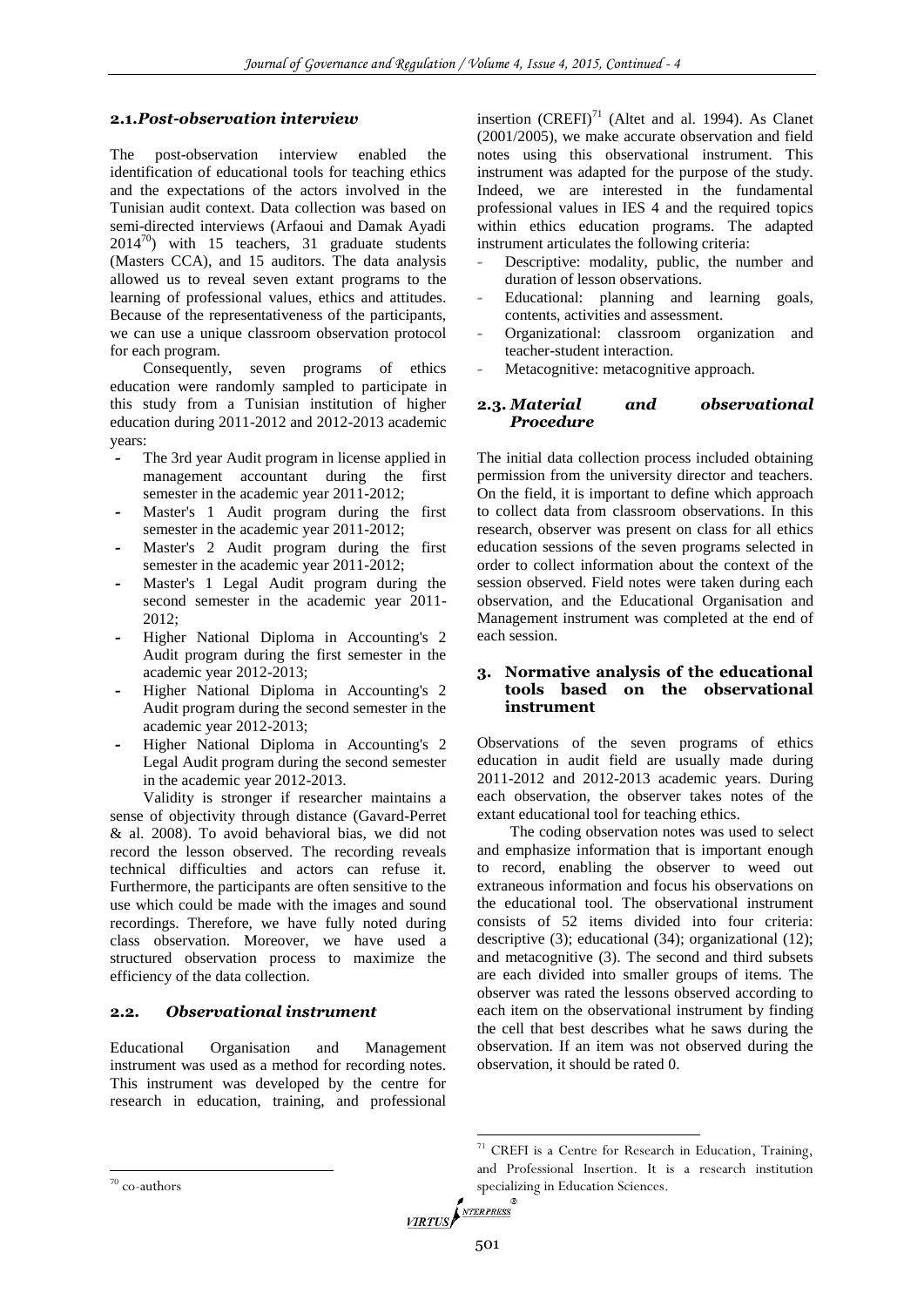## **3.1.** *Descriptive criteria*

It is extremely important to describe what is observed. The first subset, consisting of three items, was designed to describe lessons observed. The characteristics of the studied programs of ethics education in the Tunisian audit context are provided in table 4.

## **3.2.** *Educational Criteria*

The second subset was directed at the educational criteria and was divided into 34 items.

## *3.2.1. Learning goals of ethics education*

Loeb (1988) identified seven goals for the accounting ethics education. These are:

- *-* relate accounting education to moral issues ;
- recognize issues in accounting that have ethical implication;
- *-* develop a sense of moral obligation responsibility;
- *-* develop the abilities to deal with ethical conflicts;
- *-* learn to deal with uncertainties of the accounting profession;
- set the stage for a change in ethical behavior; and
- *-* Appreciate and understand the history and composition of all aspects of accounting ethics and their relationship to the general field of ethics.

During class observation, we have to notice that learning goals are stated at the beginning of the course. These objectives are almost absent. And, even if they are present; they are not provided clearly at the beginning. This helped to explain the information collected through interview with students. Indeed, the little speech on ethics is not necessarily attributable only to them, but also to the effectiveness of ethics educational interventions. The lack of clarity about the definition of learning goals reflects the disinterestedness of the students. ''Because of the importance of professional values, ethics and attitudes to future professional accountants, the presentation of the topic may at first be treated as a separate subject. This will encourage students to look for and consider the possible ethical implications of problems being discussed in their study of other subjects (paragraph 17, IES 4). "

## *3.2.2. Content of ethics education*

The paragraph 16 of the IES 4 stipulates that, each program to the learning of professional values, ethics and attitudes should include the topics reproduced in table 3. During each observation, we shall take note the presence or absence of those topics. The results of the observations are provided in the following table.

We just mention the frequency of occurrence of IES 4 statements (table 5). Indeed, the horizontal frequency is established by dividing, for each modality of ethics education, the number of sessions that an element appears at least once, by the total number of the sessions observed.

#### *3.2.3. Activities of individual students*

During the observation sessions of ethics education, we noticed that students had already taken notes. Besides, we had noticed that students did not master well the French language. Therefore, students have difficulty to appropriate knowledge in audit education. Moreover, we noticed students' disaffection with studies which they considered to be too difficult and have little benefits. Indeed, the students are aware of the fact that young people with good qualification are confronted with the growth of unemployment. Therefore, the level of students fell sharply and education at university can only adapt to this new situation. This disinterestedness is followed by a lack of diligence which generates a very short and necessarily insufficient apprenticeship.

#### *3.2.4. Modalities used by teachers to maintain the interest of students*

We observed the modalities used by teachers to arouse the interest of students for ethics education in audit field. Indeed, to maintain their interest, the teachers used essentially, written documents (table 6).

#### *3.2.5 Teaching practices of ethics education*

Paragraph 20 of the IES 4 stipulates that the presentation of professional ethics to accounting students can be greatly enhanced through the use of participative approaches. These may include:

- The use of teaching materials such as multidimensional case studies;
- *-* Role playing;
- Discussion of selected readings and videos;
- *-* Analysis of real life business situations involving ethical dilemmas;
- Discussion of disciplinary pronouncements and findings; and
- Seminars using speakers with experience of corporate or professional decision making.

During the observation sessions, we noticed almost a total absence of those tools in audit education. During few lesson observations of the Master's 2 audit program, the teacher used the case studies.

#### *3.2.6 Organizational criteria*

In what follows, we capture the organizational modalities with 12 items. This subset reports the student-teacher interactions. Students only take notes;

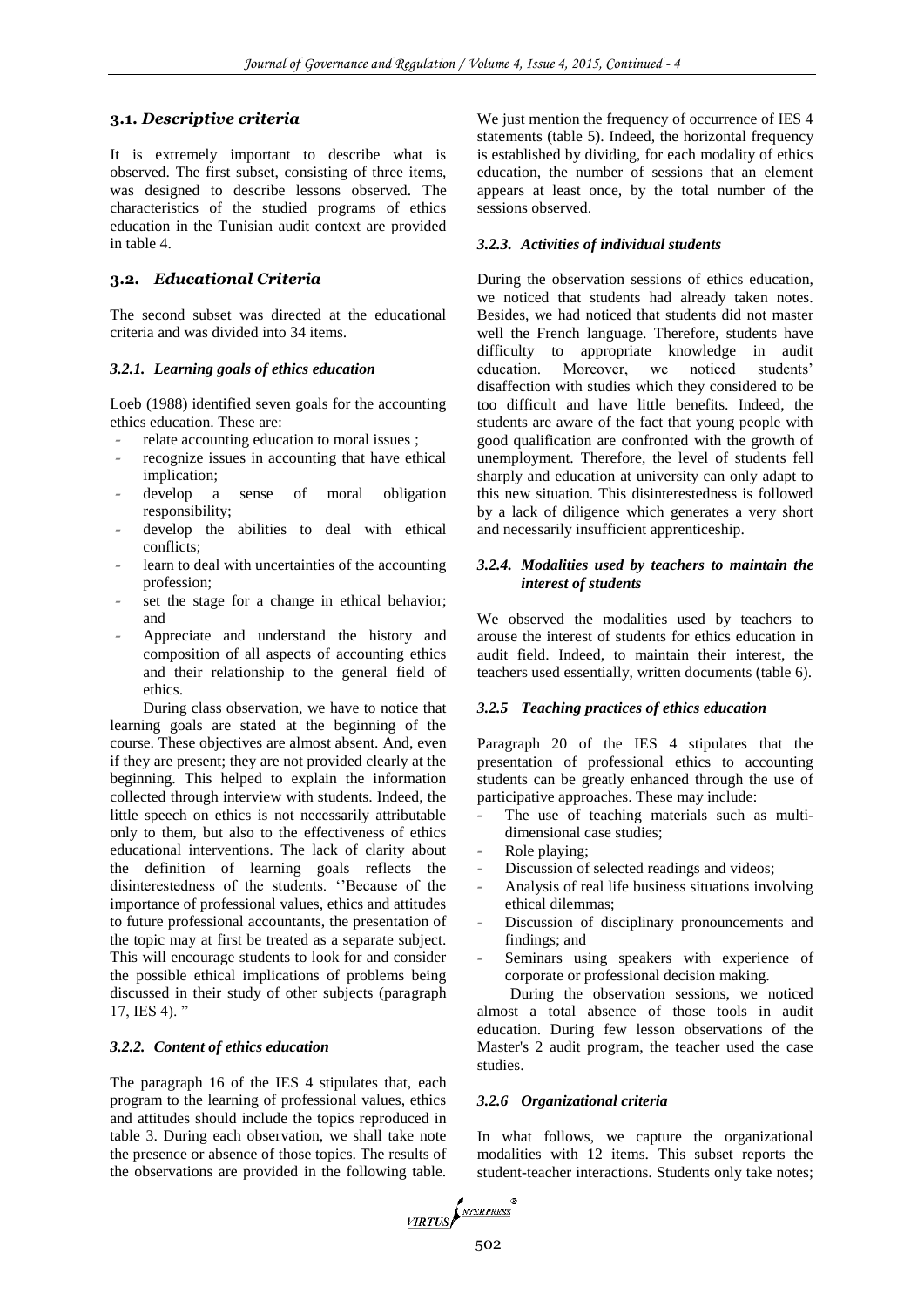they had the impression that moral issues are treated in a secondary place in audit education. This result is in conformity with the results of the interviews with involved actors in the Tunisian audit context. This can be explained by the disinterestedness of students and the quality of teaching (almost total absence of participative approaches). Indeed, the students lack motivation is a world phenomenon. To overcome this problem, the educational tools should be revised. The teachers need to use participative approaches, such as, debates, case studies, seminars, role playing and active discussions.

## *3.2.7. Metacognitive criteria*

We noticed that the teachers keep a detailed logbook during each session. Actually, the holding of the logbook might become an aid to recognize the skills and knowledge. Besides, it allows carrying out effective maintenance and identifying future learning needs. Finally, this document could arouse the students' motivation and facilitate interactions in the classroom. Thus, we can also suggest the holding of the logbook for each student.

## **Conclusion**

Ethics education is perceived as a crucial factor in restoring the credibility of the profession (Ponemon 1990). One of the goals of this training should be the advancement of students'moral development (Lockwood 1978; Leming 1981; Langenderfer & Rockness 1989; Shaub 1994; Thorne 2001, O'Leary 2012).

This study has as objectives the exploration and identification of the educational tools for teaching ethics in the Tunisian audit context. Data collection was based on interviews and observation of ethics education sessions. The findings identified a large difference between the observed teaching practices of ethics education and the requirements of international education standards. The data collected and the discussion of the findings revealed the main challenges in teaching ethics to auditors in addition to certain innovative educational tools that can be used by future professionals when confronted with difficult situations in the workplace.

Traditional accounting education constrains moral development.

To arouse and maintain students' interest, we must demonstrate the importance of ethical behaviour in accounting practice. Teaching ethics must involve the use of innovative tools such as mind maps, quizzes, case studies, role-playing, and research. Moreover, this teaching should expose students to real-world dilemmas that reflect the complexities they will confront in the future. In addition, "it is important for professional accountants to learn from their ethical experiences. With this in mind, education

programs need to include reflection in which students are required to consider an experience, what went well, what did not work, and what approach may be taken in the future in similar circumstances'' (paragraph 22, IES 4). Moreover, we recommend that multiple ethics courses be required, with the initial course being a general education course rooted in philosophy and ethical reasoning. Ethics should also be taught as part of pre-qualifying programs (Noël  $\&$ Geyer 2007).

Like all research, our study presents some limitations involved with using observations as a tool for data collection. The research limitations relate primarily to the small size of the sample of the selected programs. Nevertheless, using of unique classroom observation protocol for each program is recommended because of the representativeness of those programs. Moreover, we evoke the process of conducting observations. Indeed, this data collection method is characterized by a low-level of formalization of the observational protocol (Gavard-Perret and al. 2008). However, we make accurate observation field notes based to formative theoretical frameworks and scrupulous attention to detail. Besides, there is an ethical concern about the identities of the participants. The researchers need to preserve the anonymity of the participants in the final write-up in ways that community members will not be able to identify them.

Our work suggests new research directions designed to extend the developments of our study. Other research can be led to analyze in depth the different educational tools for teaching ethics in other universities and other contexts.

In a future research, we suggest to demonstrate the existence of obvious links between the educational strategies, the expectations of the actors involved in this system, and the expected objectives and student characteristics, while attesting them within the Tunisian context.

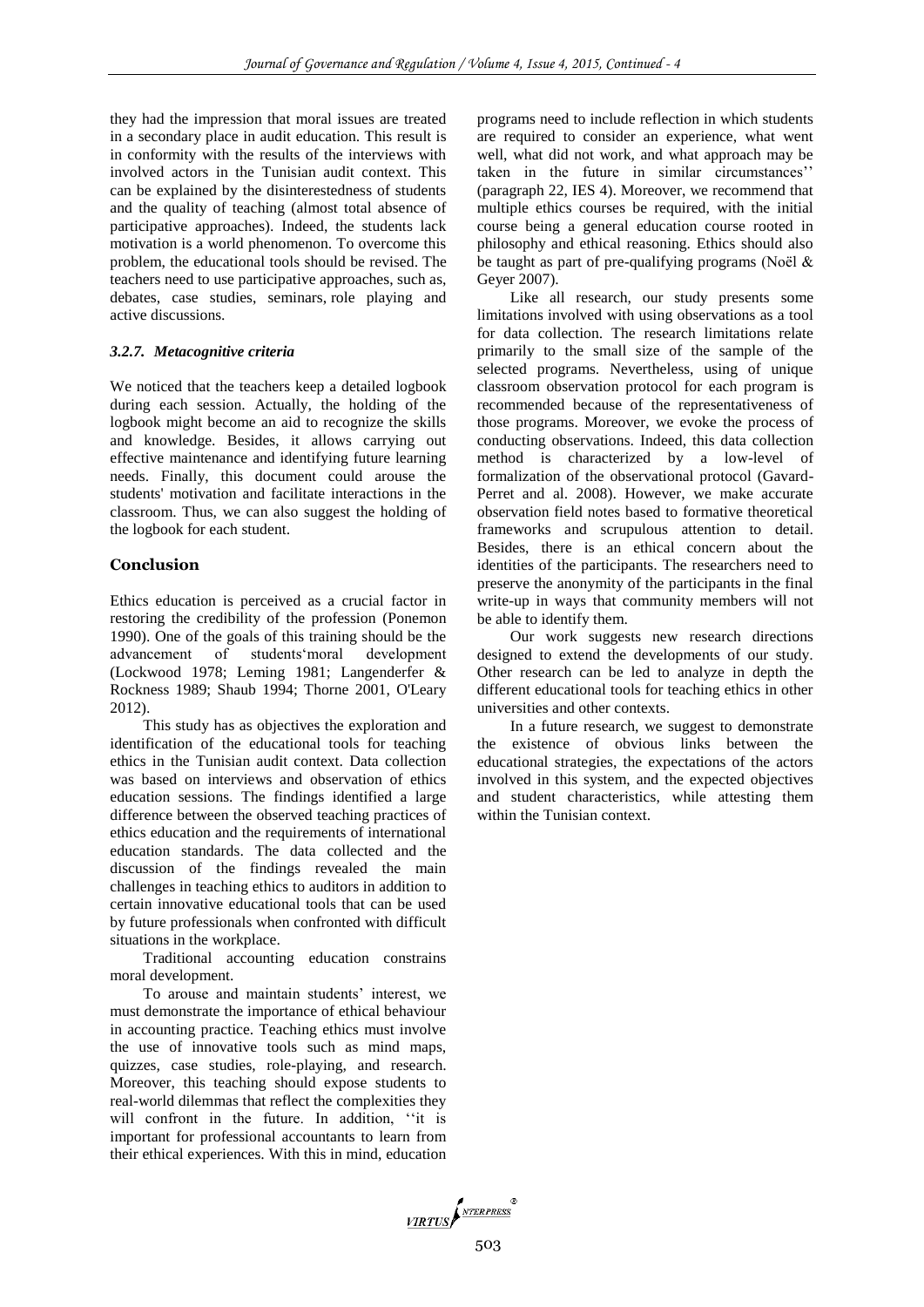| <b>Stage</b> | <b>Objective of stage</b>            | How to teach                    | <b>Focus of content</b>             |
|--------------|--------------------------------------|---------------------------------|-------------------------------------|
| <b>Stage</b> | To develop ethical intelligence by   | A separate required module in   | Traditional theories of ethics,     |
| 1            | attaining the necessary knowledge    | ethics taught early in the      | virtues, and moral development.     |
|              | in ethical concepts and theories     | program.                        |                                     |
|              | relating to the accountant's work.   |                                 |                                     |
| <b>Stage</b> | Sensitize learners to ethical issues | Integration of ethical issues   | Common issues and dilemmas          |
| 2            | threats<br>in the relevant<br>and    | across existing subject matter  | facing accountants in practice e.g. |
|              | disciplines<br>functional<br>of      | such as financial accounting,   | tax evasion.                        |
|              | accounting.                          | managerial<br>accounting,       |                                     |
|              |                                      | auditing and taxation.          |                                     |
| <b>Stage</b> | To integrate knowledge of ethics     | separate<br>required<br>A<br>or | Application of ethical theories,    |
| 3            | with sensitivity in order<br>to      | optional capstone<br>module/    | social responsibilities, code of    |
|              | develop competence in ethical        | course in ethics.               | professional conduct and other      |
|              | judgment and decisions.              |                                 | ethical decision models to ethical  |
|              |                                      |                                 | dilemmas.                           |
| <b>Stage</b> | To understand organizational and     | Continuous<br>professional      | Factors affecting ethical decision- |
| 4            | situational contexts and to sharpen  | ethical training.               | making and ethical behavior         |
|              | one's ethical competence<br>in       |                                 |                                     |
|              | knowledge<br>translating<br>and      |                                 |                                     |
|              | sensitivity into behavior.           |                                 |                                     |

**Table 1.** Developing a framework approach to deliver ethics education (IFAC 2006)

|  |  | Table 2. Prescribed topics of ethics education (IFAC 2006) |
|--|--|------------------------------------------------------------|
|  |  |                                                            |

| <b>IES 4 Topics</b>                                                     | <b>EEF</b> Topics              |
|-------------------------------------------------------------------------|--------------------------------|
| The nature of ethics                                                    | Framework approaches           |
| Differences of detailed rules-based and framework approaches to         | Concepts and values            |
| ethics, their advantages and drawbacks;                                 |                                |
| Professional behavior and compliance with ethical standards             | The environment - corporate,   |
| Concepts of independence, skepticism, accountability and public         | professional and regulatory    |
| expectations                                                            | Professional ethics            |
| Ethics and law, including the relationship between laws, regulations    |                                |
| and the public interest                                                 |                                |
| Compliance with the fundamental ethical principles of integrity,        |                                |
| objectivity, commitment to professional competence and due care, and    |                                |
| confidentiality                                                         |                                |
| Ethics and the individual professional accountant: whistle blowing,     | Decision-making                |
| conflicts of interest, ethical dilemmas and their resolution            |                                |
| Consequences of unethical behavior to the individual, to the profession | Ethical<br>threats<br>and      |
| and to society at large                                                 | safeguards                     |
| Ethics in relation to business and good governance                      | Enterprise governance          |
| Ethics and the profession: social responsibility                        | environmental<br>Social<br>and |
|                                                                         | issues                         |

**Table 3.** Sample ethics and professionalism course (Armstrong, 1993)

|                                   |                                      | <b>Reference</b>                                                     |
|-----------------------------------|--------------------------------------|----------------------------------------------------------------------|
| <b>I. Theoretical foundations</b> |                                      | Beauchamp & Childress, 1989; Donagan, 1977;                          |
|                                   | A. Ethical theory                    | Gilligan, 1982; Kohlberg, 1976, 1984; Rest, 1979a, 1986;             |
|                                   | <b>B.</b> Moral development theory   | Buckley, 1972; Curd & May, 1984; Greenwood, 1957;                    |
|                                   | C. Sociology of professions          |                                                                      |
|                                   | <b>II. Professional guidance</b>     | American Institute of Certified Public Accountants, 1988a;           |
|                                   | A. AICPA Code of Professional        | Bremser, 1986; DeFatta & Smith, 1986;                                |
|                                   | Conduct                              | Zick, 1985;                                                          |
|                                   | <b>B.</b> Monitoring and enforcement | Ayers & Jackson, 1988; Cheifetz, 1987;                               |
| C.                                | Guidance in tax practice             | Podolin, 1988; Shapiro, 1986;                                        |
|                                   | IRS-Circular 230                     | American Institute of Certified Public Accountants, 1988b; Armstrong |
|                                   | 2. AICPA-Statements<br>of            | & Mikkelsen, 1990;                                                   |

VIRTUS NEERPRESS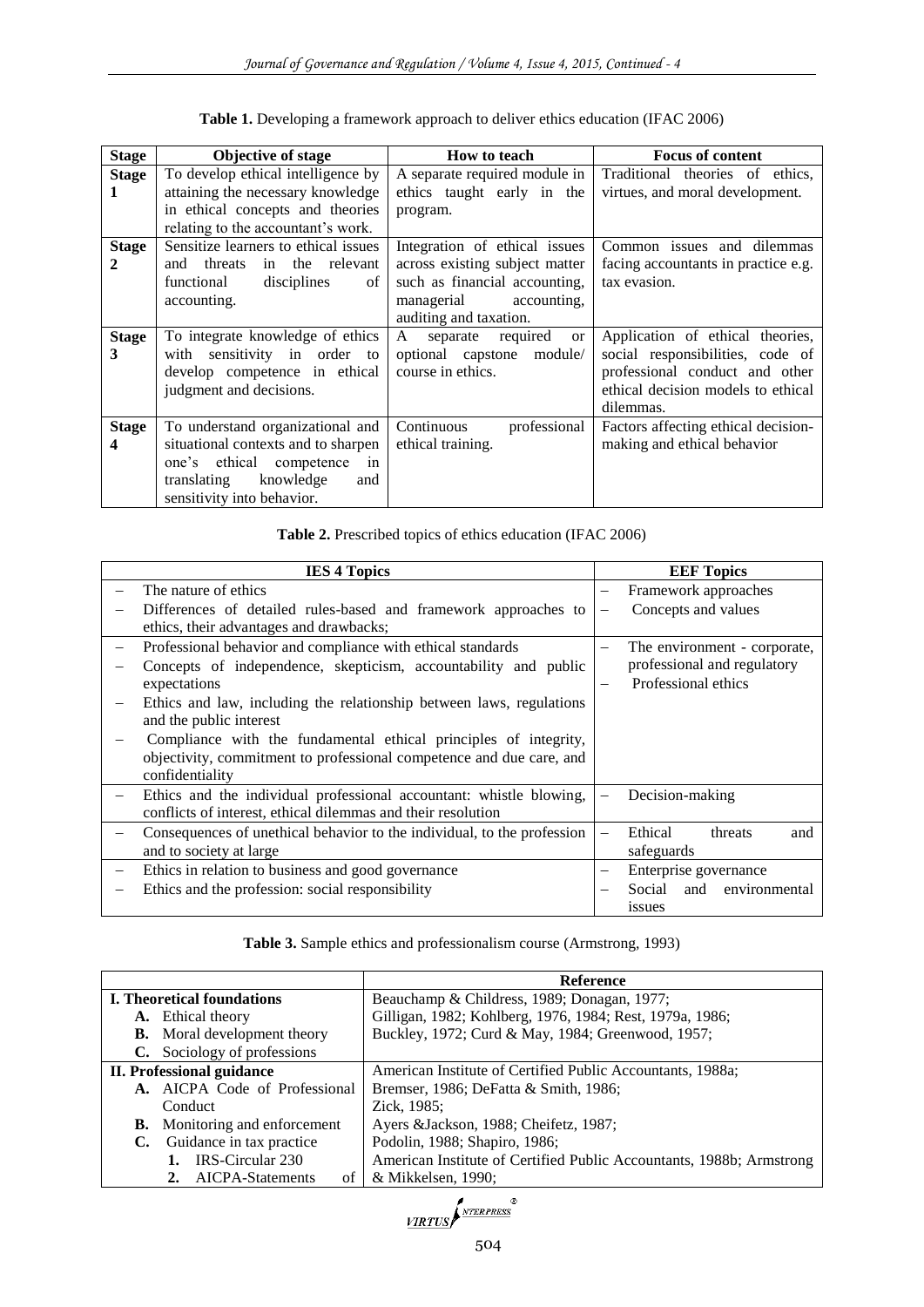| responsibility<br>in<br>tax                  | Burton, 1980; Elliott & Kuttner, 1982;                            |
|----------------------------------------------|-------------------------------------------------------------------|
| practice                                     | Previtz, 1985;                                                    |
| D. Guidance<br>in<br>management              |                                                                   |
| advisory service                             |                                                                   |
| <b>III.</b> Congressional investigations and | Commission on Auditors' Responsibilities, 1978; U.S. Congress,    |
| professional responses                       | Senate Committee on Government Operations, Su~ommi~ee on          |
| A. 1970s: Moss, Metcalf, Cohen               | Reports, Accounting, and Management, 1976; U.S. Congress, House   |
| Commission                                   | Committee on Interstate and Foreign Commerce, Subcommittee on     |
| <b>B.</b> 1980s:<br>$Ding\&1,$<br>Wyden,     | Oversight and Investigations, 1976;                               |
| Brooks.<br>Treadway                          | National Commission on Fraudulent Financial Reporting, 1987; U.S. |
| Commission                                   | Congress, House Committee<br>on Energy<br>and Commerce,           |
|                                              | Subcommittee on Oversight and Investigations, 1985-1986; U.S.     |
|                                              | Congress, House Committee on Government Operations, 1986; U.S.    |
|                                              | Congress, House, 1986;                                            |
| <b>IV. Federal Trade Commission</b>          | Bernstein, 1978;                                                  |
| <b>A.</b> 1970s:<br>Advertising<br>and       | American Institute of Certified Public Accountants, 1990; Berton, |
| solicitation                                 | 1987, 1988;                                                       |
| 1980s:<br>Commissions<br>В.<br>and           |                                                                   |
| contingent                                   |                                                                   |
| Fees                                         |                                                                   |
| V. Public opinion surveys                    | Audits & Surveys, Inc., 1986;                                     |
| A. Public Oversight Board                    | Briloff, 1987; Louis Harris and Associates, Inc., 1986;           |
| Harris Poll<br>В.                            |                                                                   |
| VI.<br><b>Studies-Integrated</b><br>Case     | Mintz, 1990.                                                      |
| throughout Course                            |                                                                   |

**Table 4.** Characteristics of the studied programs

| <b>Modality</b> | M1              | M2       | M <sub>3</sub> | M4       | M <sub>5</sub> | M6            | M7         |  |
|-----------------|-----------------|----------|----------------|----------|----------------|---------------|------------|--|
| <b>Device</b>   | Formal          | Formal   | Formal         | Formal   | Formal         | Formal        | Formal     |  |
| type            |                 |          |                |          |                |               |            |  |
| <b>Scope</b>    | National        | National | National       | National | National       | National      | National   |  |
| <b>Public</b>   | 3rd<br>year     | CCA's    | CCA's          | CCA's    | Higher         | Higher        | Higher     |  |
|                 | students<br>1n  | Master 2 | Master 1       | Master 1 | National       | National      | National   |  |
|                 | license applied | students | students       | students | Diploma<br>in  | Diploma<br>in | Diploma in |  |
|                 | in management   |          |                |          | accounting     | accounting    | accounting |  |
|                 | accountant      |          |                |          | students       | students      | students   |  |
| <b>Duration</b> | 11 weeks        | 10 weeks | weeks          | weeks    | 15 weeks       | 15 weeks      | 14 weeks   |  |

|                                                                                                                                                             | M1     | M2    | M3  | M4    | M5     | M6     | M7     |
|-------------------------------------------------------------------------------------------------------------------------------------------------------------|--------|-------|-----|-------|--------|--------|--------|
| Differences of detailed rules-based and framework<br>approaches to ethics, their advantages and drawbacks;                                                  |        |       |     |       | 13,33% |        |        |
| Compliance with the fundamental ethical principles of<br>integrity, objectivity, commitment to professional<br>competence and due care, and confidentiality | 10,53% |       | 25% | 9,09% | 26,67% | 13,33% | 14,28% |
| Professional behavior and compliance with technical<br>standards;                                                                                           |        |       |     |       | 6,67%  | 26,67% | 14,28% |
| Concepts of independence, skepticism, accountability<br>and public expectations;                                                                            | 10,53% | 8,33% |     | 9.09% | 33.33% | 26,67% | 14,28% |
| Consequences of unethical behavior to the individual, to<br>the profession and to society at large;                                                         |        |       |     | 9,09% |        |        |        |
| Ethics and the profession: social responsibility;;                                                                                                          | 5,26%  |       |     |       | 6,67%  |        | 7.14%  |
| Ethics and law, including the relationship between laws,<br>regulations and the public interest;                                                            | 5,26%  |       |     |       | 13,33% |        |        |
| Ethics and the individual professional accountant:<br>whistle-blowing, conflicts of interest, ethical dilemmas<br>and their resolution.                     |        |       |     | 9,09% | 6,67%  |        |        |